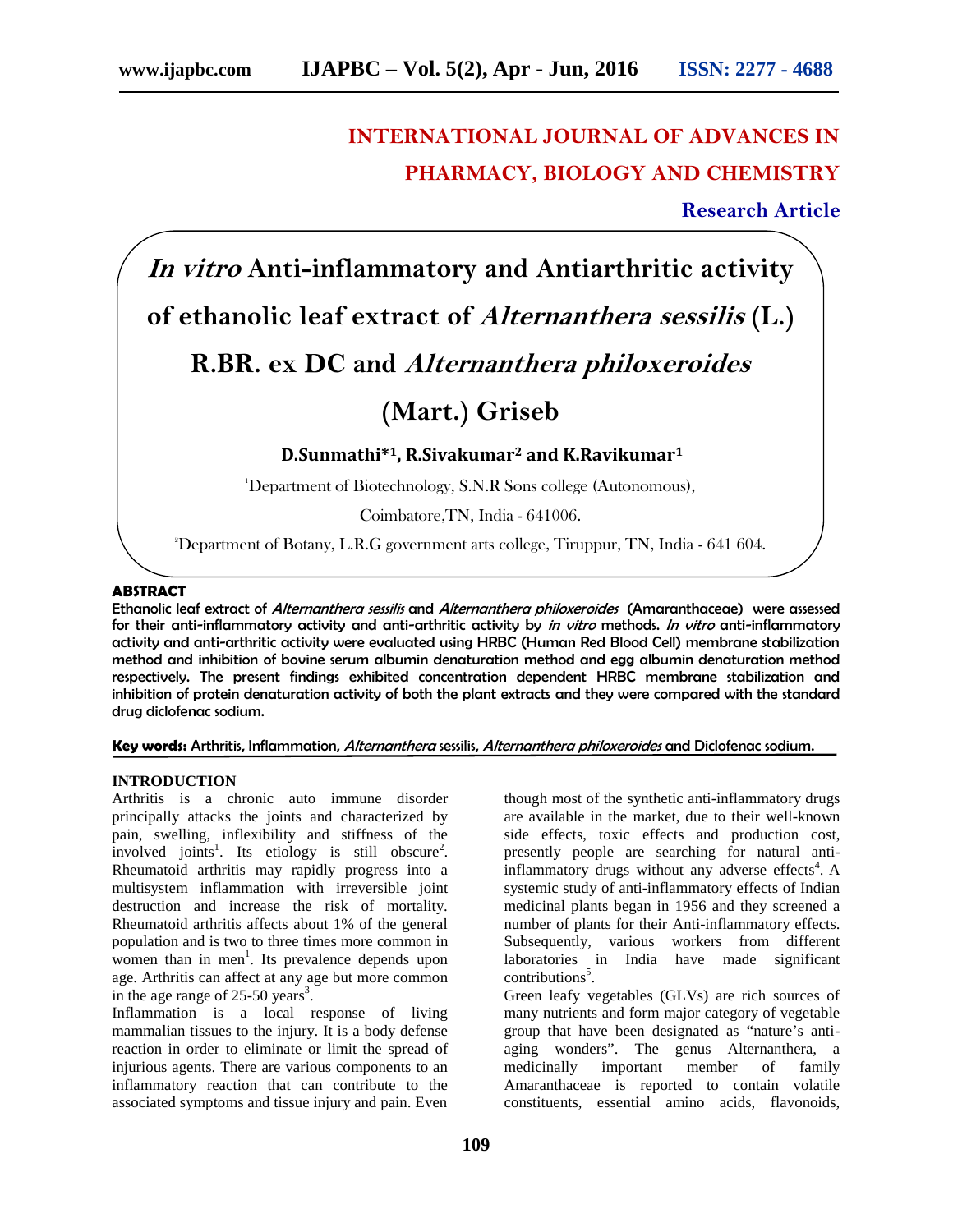glycosides and steroids. *A.Sessilis* is an annual or perennial prostate herb with several spreading branches, found throughout the hotter parts of India, ascending to an altitude of 1200m and even cultivated as a pot herb<sup>6</sup>. The speciality begins with its tamil name which indicates 'Ponnankanni - Pon aagum kaan nee' (Literally meaning – Your body will get golden luster). *A. philoxeroides* is a herbaceous perennial plant, is considered a vigorous invader in many regions of the world due to its ability to adapt to different ecosystems. Its tamil name is Vella Ponnankanni. Ponnankanni and Vella Ponnankanni are cooked as keerai masiyal, poriyal, kootu and sambar in South Indian traditional cooking methods.

## **MATERIALS AND METHODS**

**Plant material:**

Fresh plants of *Alternanthera sessilis* and *Alternanthera philoxeroides* were harvested from Coimbatore district, the Western Ghats and were identified by Botanist, Arignar Anna Government Arts College, Mussiri. The leaves were cleaned, washed with copious amounts of distilled water, shade dried, coarsely powdered and stored in air tight container for extraction.

## **Preparation of crude plant extracts:**

For assessment of *in vitro* activities, the coarsely powdered plant samples were subjected to successive solvent extraction. 10g of air dried powder of *Alternanthera sessilis* and *Alternanthera philoxeroides* were taken in 100mL of ethanol. Plugged with cotton wool and then kept on a rotary shaker at 190-220rpm for 24hours. After 24hours the supernatant was collected and the solvent was evaporated to make the final volume, one-fourth of the original volume and stored at  $4^{\circ}c$  in air tight container.

#### **Assessment of** *in vitro* **anti-inflammatory activity: Membrane stabilization:**

## **Preparation of Red Blood cells (RBCs) suspension7,8:**

The blood was collected from healthy human volunteer who has not taken any Non Steroidal Anti-Inflammatory Drugs for 2 weeks prior to the experiment and transferred to the centrifuge tubes. The tubes were centrifuged at 3000 rpm for 10min and were washed three times with equal volume of normal saline. The volume of blood was measured and reconstituted as 10% v/v suspension with normal saline and mixed with equal volume of Alsever solution (2% dextrose, 0.8% sodium citrate, 0.5% citric acid and 0. 42% NaCl) and centrifuged at 3,000

rpm. The packed cells were washed with isosaline and a 10% suspension was made. Various concentrations of extracts were prepared *viz.,* 100, 200,300,400 and 500 mcg/ ml using distilled water and to each concentration 1 ml of phosphate buffer, 2 ml hypo saline and 0.5 ml of HRBC suspension were added. It is incubated at 37°C for 30 min and centrifuged at 3,000 rpm for 20 min. The haemoglobin content of the supernatant solution was estimated spectrophotometrically at 560 nm.

## **% inhibition of haemolysis = 100 X (OD1- OD2/OD1)**

where,

 $OD1 = Optical density of hypotonic-buffered saline$ solution alone

 $OD2 = Optical density of test sample in hypotonic$ solution.

#### *In-vitro* **Anti-arthritic Activity:**

The *in-vitro* anti-arthritic activity was studied using bovine serum protein denaturation method $9$  and Egg Albumin denaturation method $^{10}$ .

## **Bovine Serum Protein Denaturation Method: Preparation of Reagents**

**0.5% Bovine Serum Albumin (BSA):** Dissolved 500mg of BSA in 100 ml of water.

**Phosphate Buffer Saline pH 6.3:** Dissolved 8 g of sodium chloride (NaCl), 0.2 g of potassium chloride (KCl), 1.44 g of disodium hydrogen phosphate (Na2HPO4), 0.24 g of potassium dihydrogen phosphate  $(KH_2PO_4)$  in 800 ml distilled water. The pH was adjusted to 6.3 using 1N hydrochloric acid (HCl) and made the volume to 1000 ml with distilled water.

## **Method:**

- Test solution (0.5ml) consists of 0.45ml of Bovine serum albumin (0.5%W/V aqueous solution) and 0.05ml of test solution of various concentrations.
- Test control solution (0.5ml) consists of 0.45ml of bovine serum albumin (0.5%W/V aqueous solution) and 0.05ml of distilled water.
- Product control (0.5ml) consists of 0.45ml of distilled water and 0.05 ml of test solution.
- Standard solution (0.5ml) consists of 0.45ml of Bovine serum albumin (0.5%w/v aqueous solution) and 0.05ml of Diclofenac sodium of various concentrations.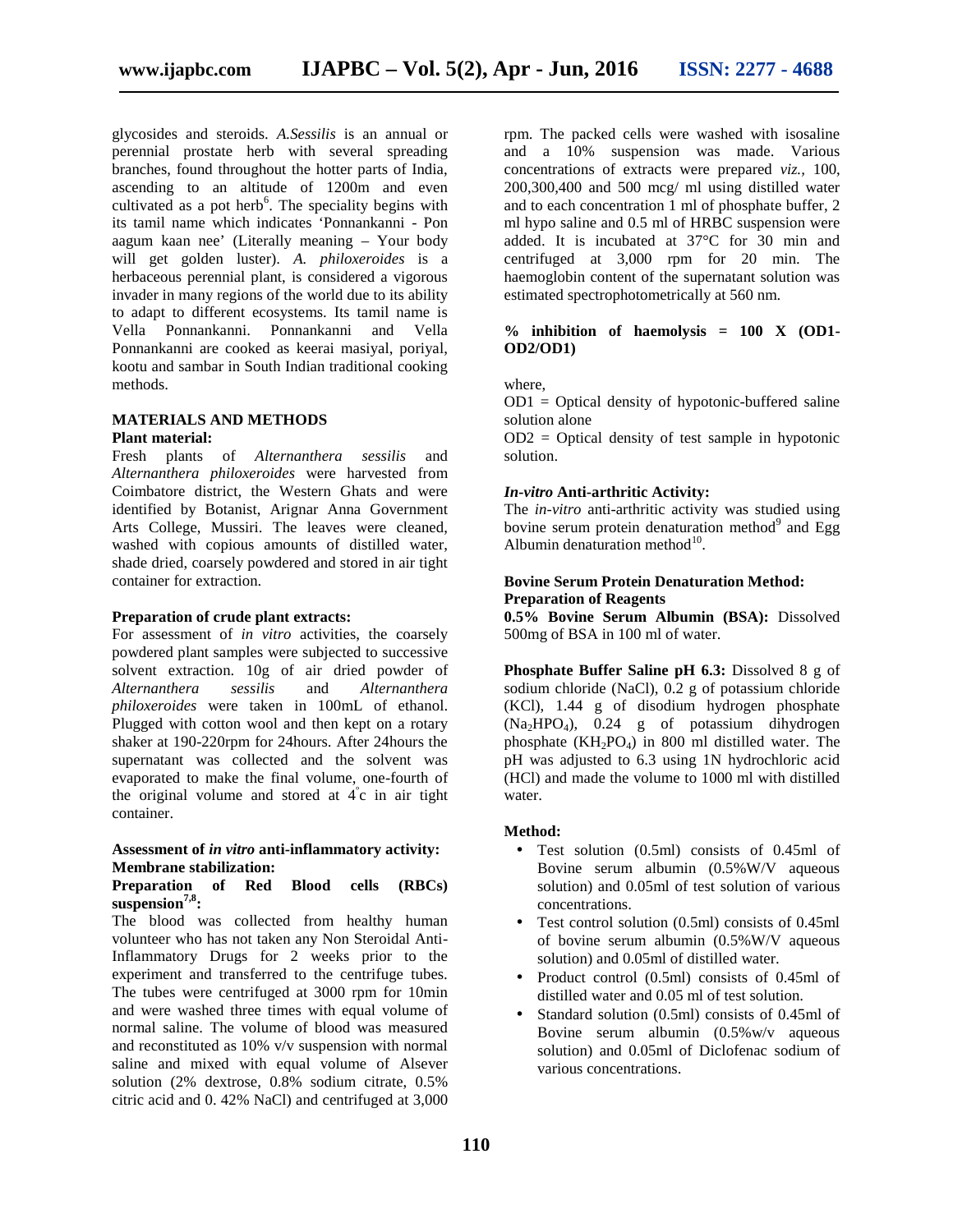#### **Procedure:**

0.05 ml various concentrations (100,200,300,400 and 500 µg/ml) of test drugs and standard drug diclofenac sodium (100,200,300,400 and 500 µg/ml) were taken respectively and 0.45 ml (0.5% w/V BSA) mixed. The samples were incubated at 37°c for 20 minutes and the temperature was increased to keep the samples at 57<sup>°</sup>C for 3 minutes. After cooling, add 2.5 ml of phosphate buffer to the above solutions. The absorbance was measured using UV-Visible spectrophotometer at 255 nm. The control represents 100% protein denaturation. The results were compared with Diclofenac sodium. The percentage inhibition of protein denaturation can be calculated as.

**Percentage Inhibition = 100 – [{(optical density of test solution – optical Density of control)/optical density of test** $\frac{1}{x} \times 100$ 

#### **Egg Albumin Denaturation Method:**

The reaction mixture (5 mL) consisted of 0.2 mL of egg albumin (from fresh hen's egg), 2.8 mL of phosphate-buffered saline (PBS, pH 6.4) and 2 mL of varying concentrations (100,200,300,400 and 500 µg/ml) of drug. A similar volume of double-distilled water served as the control. Next, the mixtures were incubated at  $37 \pm 2$ °C in a BOD incubator for 15minutes and then heated at 70°C for five minutes. After cooling, their absorbance was measured at 660 nm by using the vehicle as a blank. Diclofenac sodium in the concentrations of 100,200,300,400 and 500 µg/ml was used as the reference drug and treated similarly for the determination of absorbance. The percentage inhibition of protein denaturation was calculated by using the following formula:

#### % inhibition =  $100 \times [V t / V c - 1]$

#### where,

V t = absorbance of the test sample,  $V c =$  absorbance of control.

Each experiment was done in triplicate and the average was taken.

#### **RESULT**

#### *In vitro* **anti-inflammatory activity:**

The inhibition of hypotonicity induced HRBC membrane lysis *i.e.,* stabilization of HRBC membrane was taken as a measure of the *in vitro* anti inflammatory activity. The percentage of membrane stabilization for ethanolic leaf extracts of *A.*sessilis, *A.philoxeroides* and Diclofenac sodium done at 100, 200, 300, 400 and 500 μg/ml. Ethanolic leaf extracts of *A.sessilis* and *A.philoxeroides* were effective in inhibiting the heat induced hemolysis of HRBC at different concentrations (100-500μg/ml) as shown in Table 1.

*A.sessilis* showed the maximum inhibition 73.8% at 500μg/ml where as *A.philoxeroides* showed the maximum inhibition 62.2% at 500μg/ml. With the increasing concentration, the membrane haemolysis is decreased and membrane stabilization/protection is increased as shown in figure 1 and figure 2 respectively. Hence anti inflammatory activity of the extracts were concentration dependent.

#### *In vitro* **Anti arthritic activity: Bovine Serum denaturation method:**

*In vitro* anti-arthritic activity by Bovine Serum denaturation method at concentration of 500 μg/ml *A.sessilis* showed 75.43% and in *A.philoxeroides* it was 64.92% whereas, standard diclofenac it was 100% (Table 2 and figure 3).

#### **Egg albumin denaturation method:**

*In vitro* anti-arthritic activity by Egg Albumin denaturation method at concentration of 500 μg/ml *A.sessilis* showed 84.34% and in *A.philoxeroides* it was 64.73 % whereas in standard diclofenac it was 97.51% (Table 3 and figure 4).

#### **DISCUSSION**

In the present study, HRBC membrane stabilization method, absorbance of heamoglobin was taken. The haemoglobin was released as a result of lysis of RBC membrane. Due to stabilization of membrane less absorbance was noted in spectrometer results. The leaf extract of *A.sessilis* and *A.philoxeroides* exhibited membrane stabilization effect by inhibiting hypotonicity induced lysis of erythrocyte membrane. The erythrocyte membrane is analogous to the lysosomal membrane and its stabilization implies that the extracts may as well stabilize lysosomal membrane. Stabilization of lysosomal membrane is important in limiting the inflammatory response by preventing the release of lysosomal constituent of activated neutrophil such as bacterial enzymes and proteases which cause further tissue inflammation and damage $11$ .

Both the extracts have shown significant membrane stabilizing property, which suggested that the antiinflammatory activity observed in this study may be related to the inhibition of the release of phospholipases that trigger the formation of inflammatory mediators.

Rajani *et al.* revealed the anti-inflammatory activity of *A.sessilis* on acute phase of inflammation induced by carrageenan<sup>12</sup>. The process takes place in three phases of chemical mediator which will be released in an orderly sequence. An initial phase takes place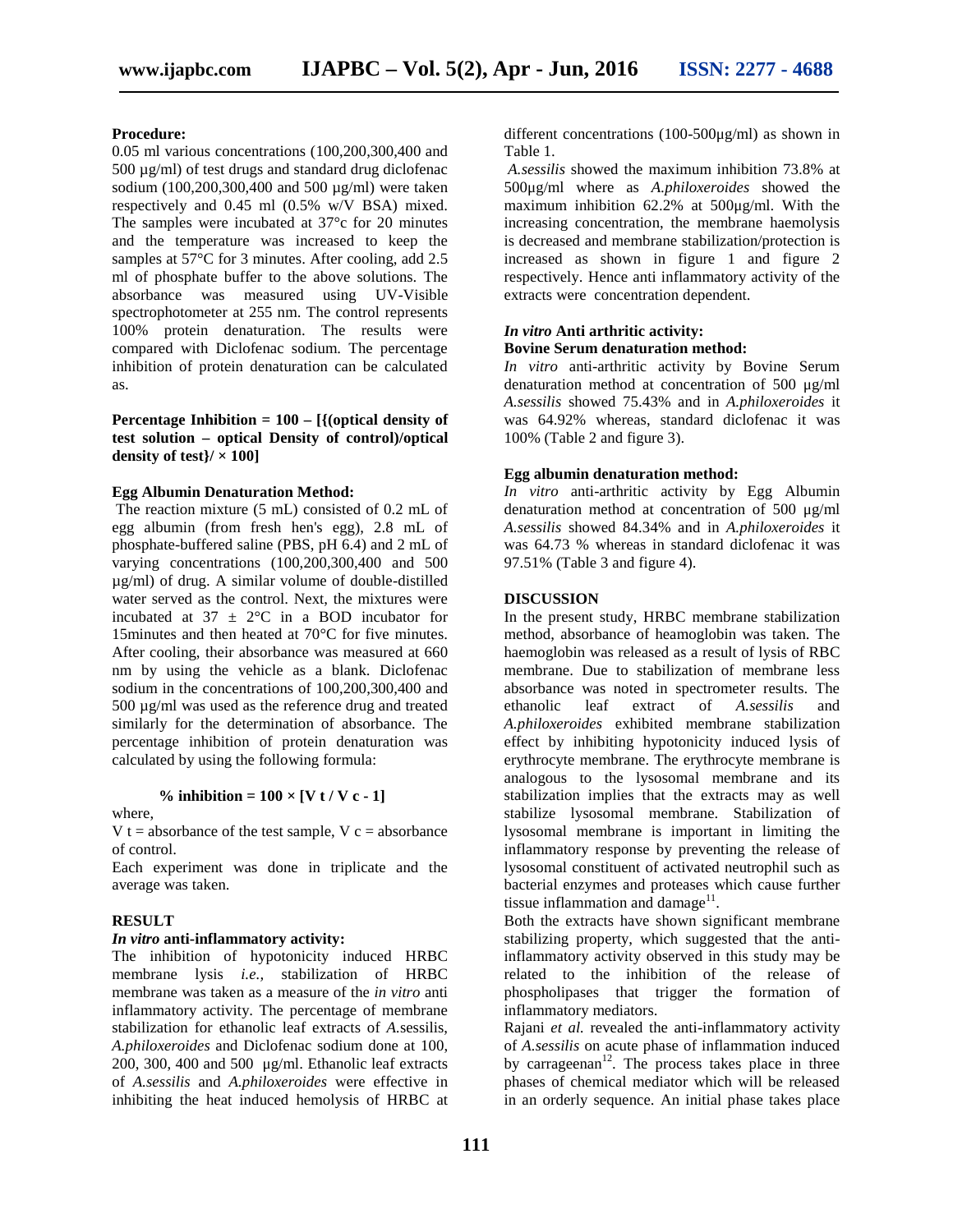with the release of histamine and serotonin for the first 1.5hours and second phase is facilitated by bradykinin for the consecutive 1.5-2.5hours. The third and final phase occurs between 2.5 and 6hours<br>and is presumably mediated by and is presumably mediated by prostaglandins $(P\ddot{G}s)^{13}$ . Besides, in the carrageenaninduced rat paw edema model, the production of prostanoids has been through the serum expression of COX-2 by a positive feedback mechanism. Therefore, it is suggested that the mechanism of action of *A.sessilis* may be related to the prostaglandin synthesis inhibition, as described for the anti-inflammatory mechanism of Diclofenac sodium in the inhibition of the inflammatory process induced by carrageenan<sup>14</sup>.

Saponins, terpenoids, flavonoids, tannins, steroids and alkaloids have anti-inflammatory effects<sup>15,16</sup>. The phytochemical study revealed the presence of saponins, terpenoids, flavonoids, steroids and alkaloids in ethanolic extract of *A.philoxeroides* and *A.sessilis*<sup>17</sup> *.* It may also be the reason for antiinflammatory activity. From the above study it was concluded that the ethanolic extract of *A.sessilis* has significant membrane stabilization property compared to the ethanolic extract of *A.philoxeroides* and it was comparable to the standard drug Diclofenac Sodium.

*In vitro* anti arthritic activity was done for the first time in *A.sessilis* and *A.philoxeroides*. Bovine serum denaturation method and egg albumin denaturation method were studied. Protein denaturation is a process in which proteins lose their tertiary structure

and secondary structure by application of external stress or compound, such as strong acid or base, a concentrated inorganic salt, an organic solvent or heat. Most biological proteins lose their biological function when denatured<sup>18</sup>. Sangita chandra *et al*. reported that denaturation of protein is one of the cause of rheumatoid arthritis $\frac{9}{2}$ . Production of autoantigens in certain rheumatic diseases may be due to *in vitro* denaturation of proteins. An alteration in electrostatic, hydrogen, hydrophobic and disulphide bonding are the mechanism of denaturation. Several anti-inflammatory drugs have shown dose dependent ability to inhibit thermally induced protein denaturation<sup>19</sup>. In the present study, ethanolic leaf extract of *A.sessilis* and *A.philoxeroides* inhibited heat induced protein denaturation and may be one of the reason of possessing anti-inflammatory and anti arthritic activity.

## **CONCLUSION**

This is the first comparative *in vitro* study on antiinflammatory and anti-arthritic activitiy of *A.sessilis* and *A.philoxeroides*. These leafy vegetables might be a potential alternative agent for anti-inflammatory and antiarthritic activitiy. Hence, it was anticipated that *A.sessilis* and *A.philoxeroides* would be a useful pharmaceutical material to treat inflammation and arthritis.Anti-inflammatory activity may be due to the presence of many phytochemicals present in the extract. However, further studies are required to identify the lead molecule in the extract and to study the action of mechanism.

|            |                          |                 | <i>In vitro</i> anti-inflammatory activity |              |                 |                      |
|------------|--------------------------|-----------------|--------------------------------------------|--------------|-----------------|----------------------|
| Conc       | % Membrane stabilization |                 |                                            | % Haemolysis |                 |                      |
| $\mu$ g/ml | A.sessilis               | A.philoxeroides | Diclofenac<br>sodium                       | A.sessilis   | A.philoxeroides | Diclofenac<br>sodium |
| 100        | 31.09                    | 27.15           | 68.09                                      | 68.91        | 72.85           | 31.91                |
| 200        | 37.89                    | 33.43           | 73.31                                      | 62.11        | 66.57           | 26.69                |
| 300        | 46.07                    | 37.87           | 85.09                                      | 53.93        | 62.13           | 14.91                |
| 400        | 58.53                    | 48.5            | 93.15                                      | 41.47        | 51.5            | 6.85                 |
| 500        | 73.8                     | 62.2            | 97.05                                      | 26.2         | 37.8            | 2.95                 |

**Table 1** *In Vitro* **anti-inflammatory activity**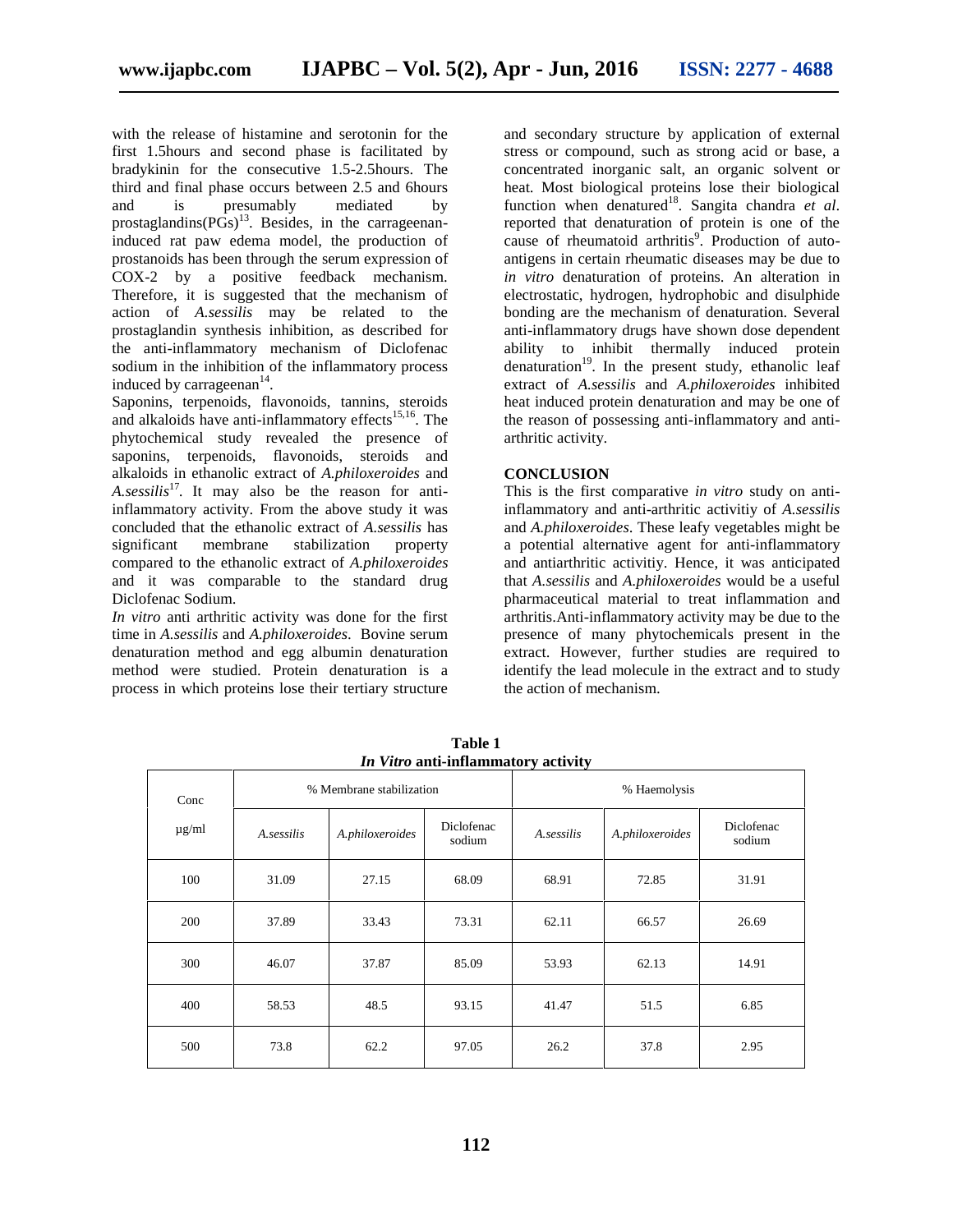|                                                 |                           | <i>In valo and at the net activity</i> |                   |  |  |  |  |
|-------------------------------------------------|---------------------------|----------------------------------------|-------------------|--|--|--|--|
| <b>Bovine Serum protein denaturation method</b> |                           |                                        |                   |  |  |  |  |
|                                                 | % Membrane stabilization  |                                        |                   |  |  |  |  |
| Concentration<br>$\mu$ g/ml                     | Alternanthera<br>sessilis | Alternanthera<br>philoxeroides         | Diclofenac sodium |  |  |  |  |
| 100                                             | 45.7                      | 35.13                                  | 73.23             |  |  |  |  |
| 200                                             | 55.02                     | 40.81                                  | 78.54             |  |  |  |  |
| 300                                             | 71.2                      | 44.56                                  | 81.56             |  |  |  |  |
| 400                                             | 73.8                      | 58.56                                  | 93.67             |  |  |  |  |
| 500                                             | 75.43                     | 64.92                                  | 100               |  |  |  |  |
|                                                 |                           |                                        |                   |  |  |  |  |

**Table 2** *In Vitro* **anti-arthritic activity anti-arthritic activity**

**Table 3 Egg albumin denaturation method denaturation method**

|                          | 88<br>% Membrane stabilization   |                                |                   |  |  |  |
|--------------------------|----------------------------------|--------------------------------|-------------------|--|--|--|
| Concentration $\mu$ g/ml | Alternanthera<br><b>Sessilis</b> | Alternanthera<br>philoxeroides | Diclofenac sodium |  |  |  |
| 100                      | 48.75                            | 43.18                          | 61.23             |  |  |  |
| 200                      | 53.14                            | 51.35                          | 76.65             |  |  |  |
| 300                      | 68.65                            | 59.73                          | 86.22             |  |  |  |
| 400                      | 76.97                            | 64.73                          | 95.43             |  |  |  |
| 500                      | 84.34                            | 71.38                          | 97.51             |  |  |  |



**Figure 1**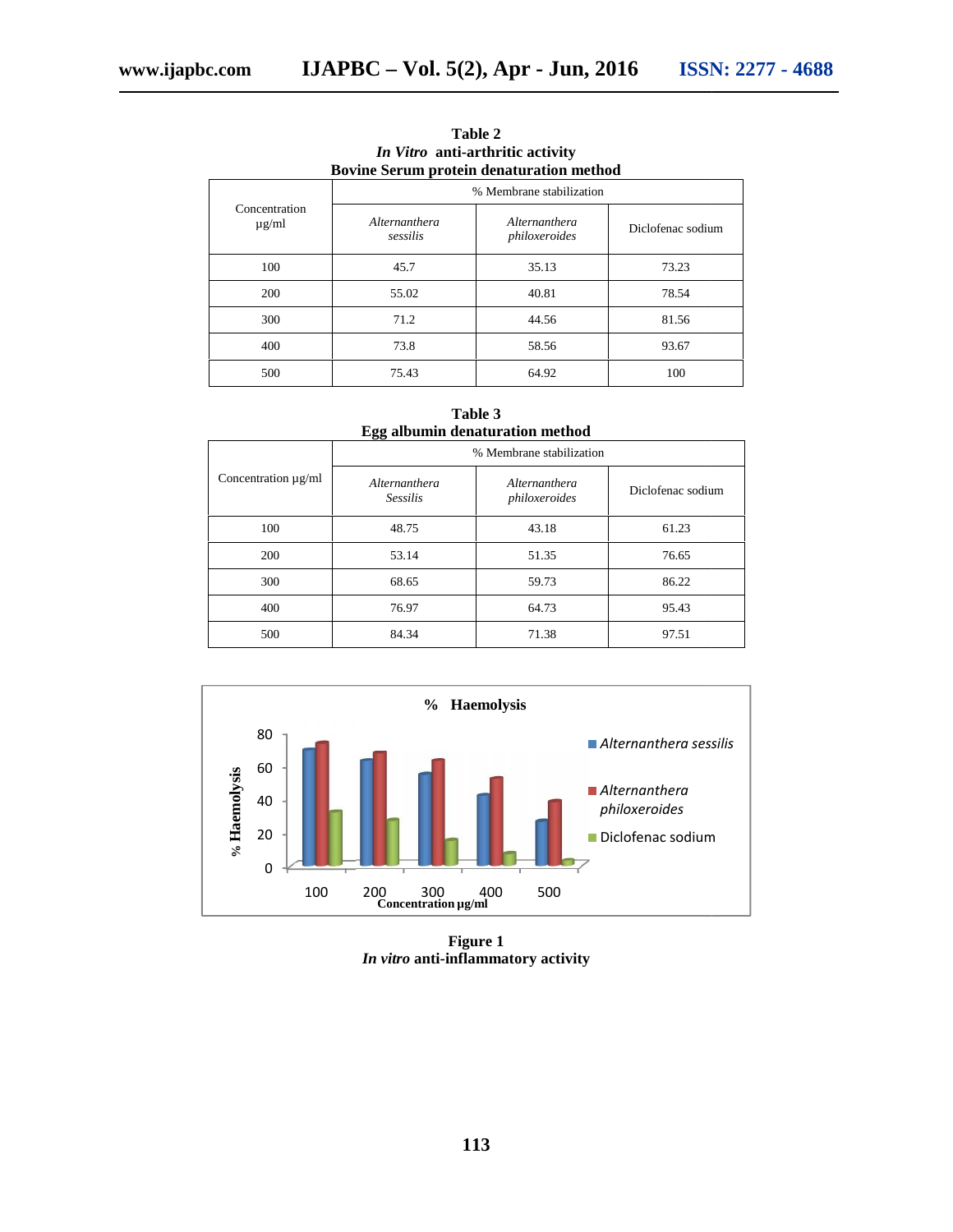

**Figure 2** *In vitro* **anti-inflammatory activity**



**Figure 3** *In vitro* **anti-arthritic activity (Bovine serum albumin denaturation method)**



**Figure 4** *In vitro* **anti-arthritic activity (Egg albumin denaturation method)**